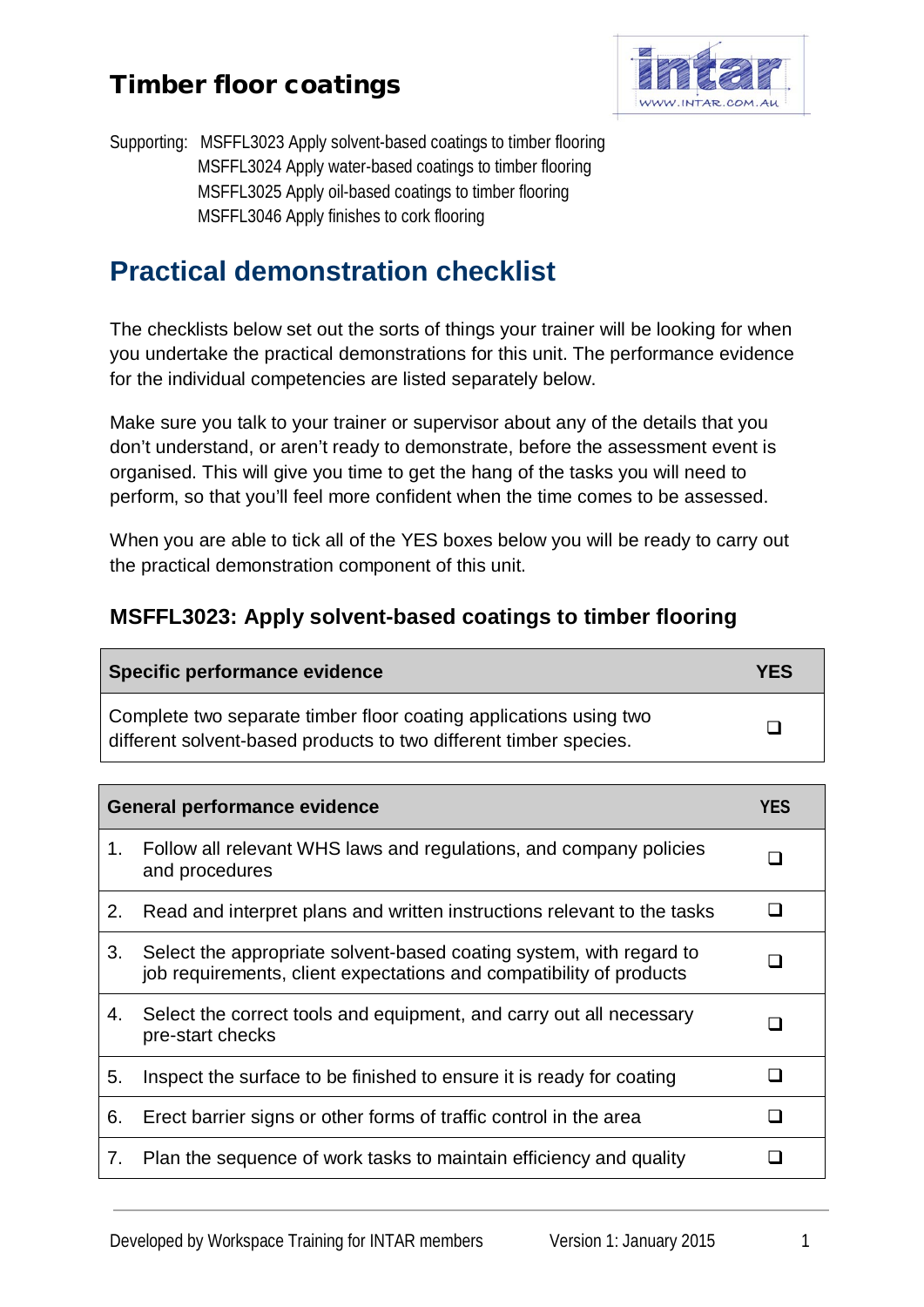| 8.  | Identify hazards and control risks, including ventilation requirements,<br>environmental protection measures and appropriate use of PPE |     |
|-----|-----------------------------------------------------------------------------------------------------------------------------------------|-----|
| 9.  | Apply the coating products in accordance with manufacturer's<br>recommendations                                                         |     |
|     | 10. Follow specified drying times and buffing or sanding procedures<br>between coats                                                    |     |
| 11. | Inspect the finished job for imperfections and rectify faults, if<br>necessary                                                          |     |
|     | 12. Advise client on maintenance procedures and warranty conditions,<br>where required                                                  | ı   |
|     | 13. Store or recycle unused materials                                                                                                   | □   |
|     | 14. Clean and store tools and equipment appropriately                                                                                   | l 1 |
|     | 15. Clean up work area, dispose of rubbish and remove barriers and<br>signs                                                             | □   |
|     | 16. Accurately complete all required documentation                                                                                      |     |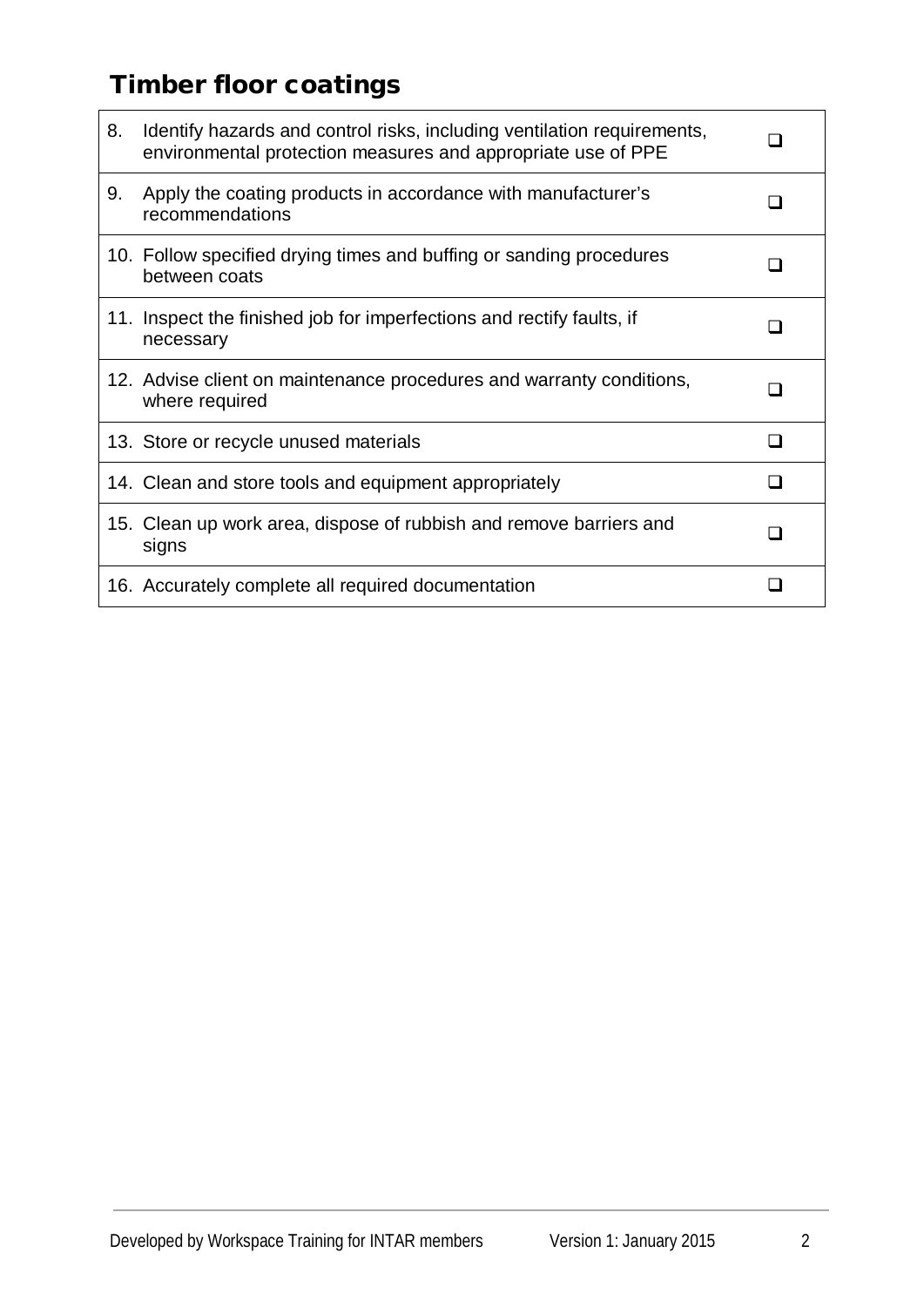### **MSFFL3024: Apply water-based coatings to timber flooring**

| Specific performance evidence                                                                                                        | <b>YES</b> |
|--------------------------------------------------------------------------------------------------------------------------------------|------------|
| Complete two separate timber floor coating applications using two<br>different water-based products to two different timber species. |            |

|    | <b>General performance evidence</b>                                                                                                      | <b>YES</b> |
|----|------------------------------------------------------------------------------------------------------------------------------------------|------------|
| 1. | Follow all relevant WHS laws and regulations, and company policies<br>and procedures                                                     | ப          |
| 2. | Read and interpret plans and written instructions relevant to the tasks                                                                  | ❏          |
| 3. | Select the appropriate water-based coating system, with regard to job<br>requirements, client expectations and compatibility of products | ❏          |
| 4. | Select the correct tools and equipment, and carry out all necessary<br>pre-start checks                                                  | ◻          |
| 5. | Inspect the surface to be finished to ensure it is ready for coating                                                                     | ❏          |
| 6. | Erect barrier signs or other forms of traffic control in the area                                                                        | ❏          |
| 7. | Plan the sequence of work tasks to maintain efficiency and quality                                                                       | $\Box$     |
| 8. | Identify hazards and control risks, including ventilation requirements,<br>environmental protection measures and appropriate use of PPE  | $\Box$     |
| 9. | Apply the coating products in accordance with manufacturer's<br>recommendations                                                          | ❏          |
|    | 10. Follow specified drying times and buffing or sanding procedures<br>between coats                                                     | ப          |
|    | 11. Inspect the finished job for imperfections and rectify faults, if<br>necessary                                                       | ❏          |
|    | 12. Advise client on maintenance procedures and warranty conditions,<br>where required                                                   | $\Box$     |
|    | 13. Store or recycle unused materials                                                                                                    | - 1        |
|    | 14. Clean and store tools and equipment appropriately                                                                                    | ❏          |
|    | 15. Clean up work area, dispose of rubbish and remove barriers and<br>signs                                                              | ப          |
|    | 16. Accurately complete all required documentation                                                                                       | ❏          |

٦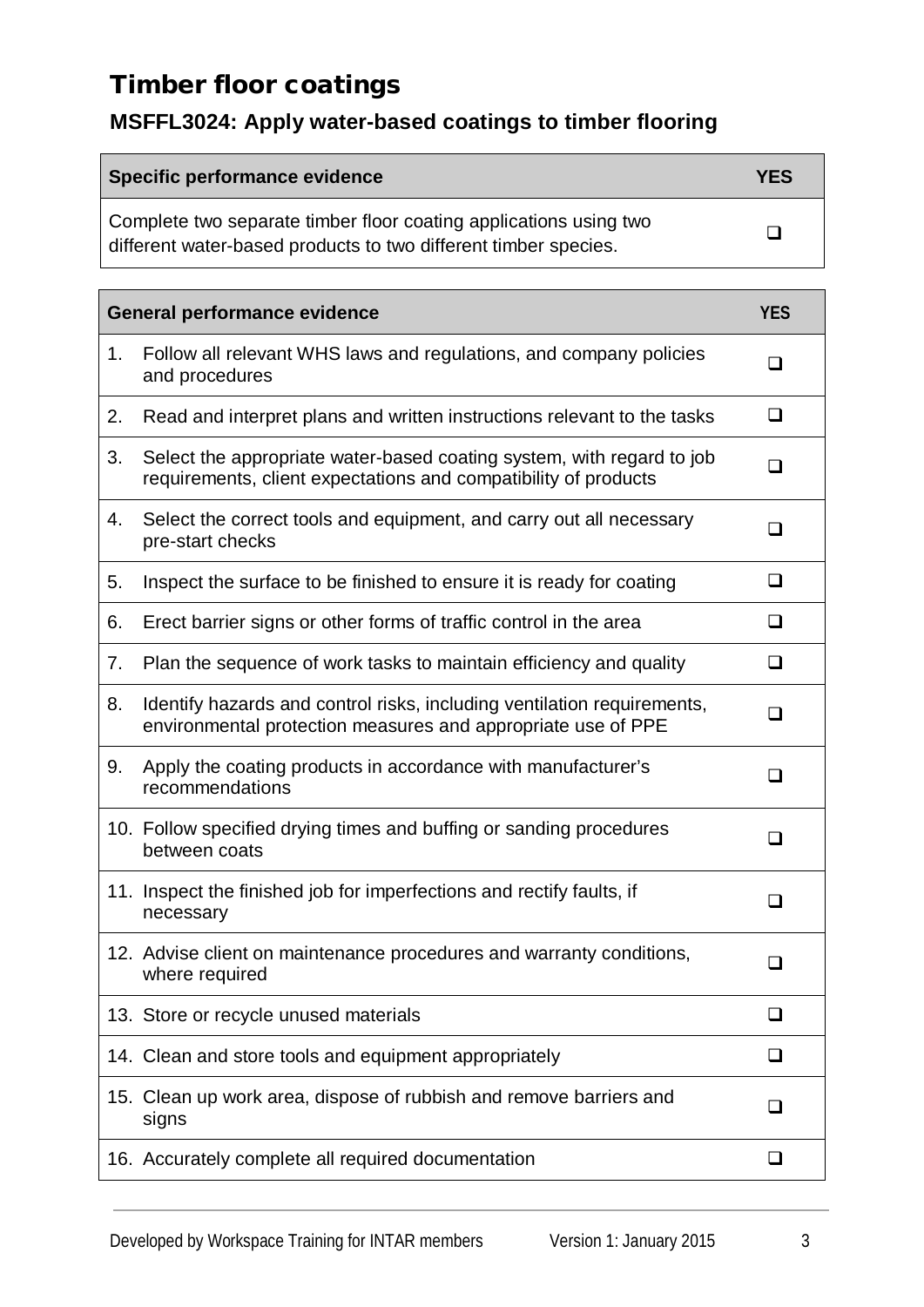## **MSFFL3025: Apply oil-based coatings to timber flooring**

| Specific performance evidence                                                                                                      | <b>YES</b> |
|------------------------------------------------------------------------------------------------------------------------------------|------------|
| Complete two separate timber floor coating applications using two<br>different oil-based products to two different timber species. |            |

|    | <b>General performance evidence</b>                                                                                                     | <b>YES</b> |
|----|-----------------------------------------------------------------------------------------------------------------------------------------|------------|
| 1. | Follow all relevant WHS laws and regulations, and company policies<br>and procedures                                                    | ◻          |
| 2. | Read and interpret plans and written instructions relevant to the tasks                                                                 | ◻          |
| 3. | Select the appropriate oil-based coating system, with regard to job<br>requirements, client expectations and compatibility of products  | ◻          |
| 4. | Select the correct tools and equipment, and carry out all necessary<br>pre-start checks                                                 | ❏          |
| 5. | Inspect the surface to be finished to ensure it is ready for coating                                                                    | $\Box$     |
| 6. | Erect barrier signs or other forms of traffic control in the area                                                                       | ❏          |
| 7. | Plan the sequence of work tasks to maintain efficiency and quality                                                                      | $\Box$     |
| 8. | Identify hazards and control risks, including ventilation requirements,<br>environmental protection measures and appropriate use of PPE | ◻          |
| 9. | Apply the coating products in accordance with manufacturer's<br>recommendations                                                         | n          |
|    | 10. Follow specified drying times and buffing or sanding procedures<br>between coats                                                    | ◻          |
|    | 11. Inspect the finished job for imperfections and rectify faults, if<br>necessary                                                      | ப          |
|    | 12. Advise client on maintenance procedures and warranty conditions,<br>where required                                                  |            |
|    | 13. Store or recycle unused materials                                                                                                   |            |
|    | 14. Clean and store tools and equipment appropriately                                                                                   | ப          |
|    | 15. Clean up work area, dispose of rubbish and remove barriers and<br>signs                                                             | ப          |
|    | 16. Accurately complete all required documentation                                                                                      | □          |